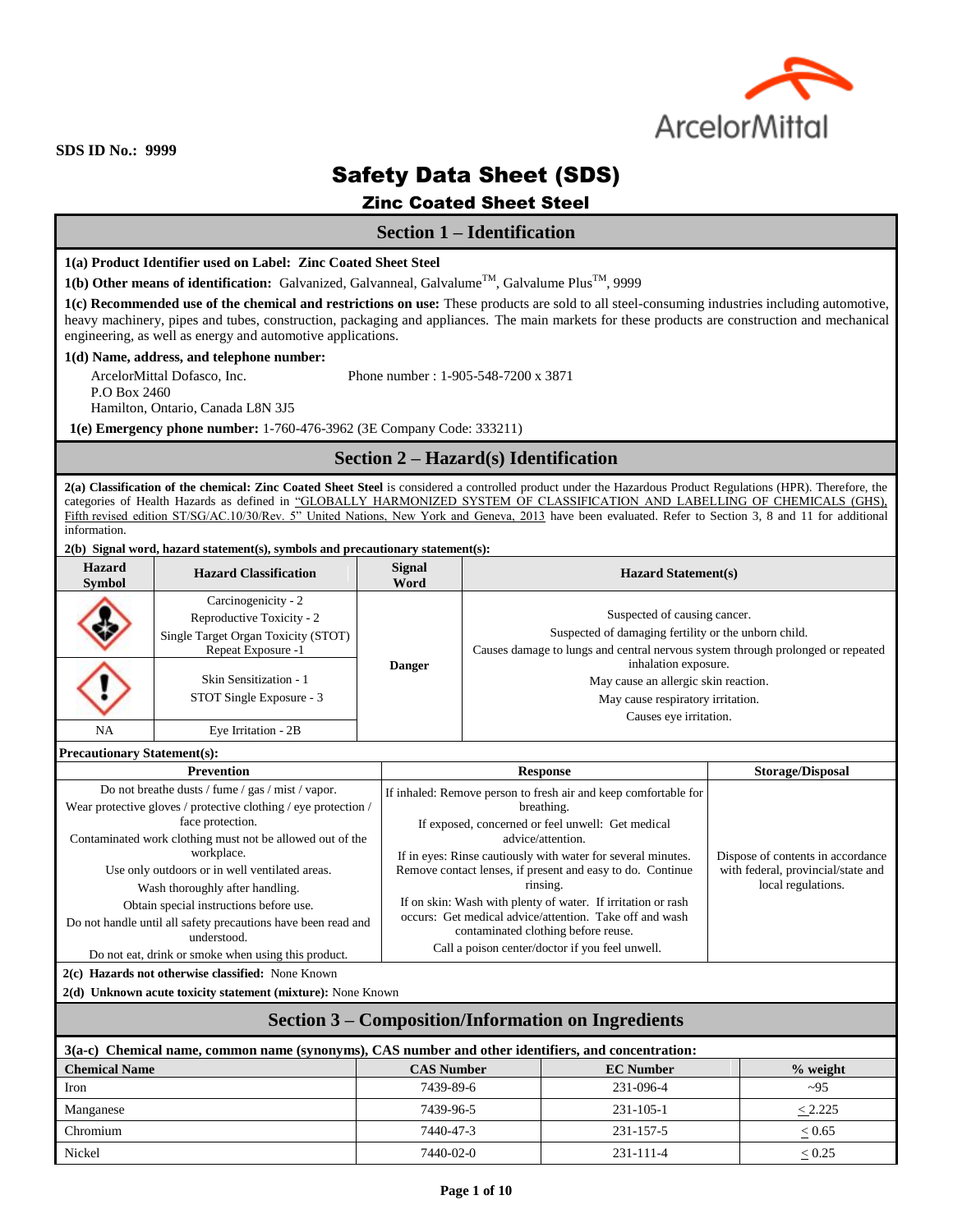

|                                                                                                                                                                                                                                                                                                                                                                                                                                                                                                                                                                                                                                                                                       |                                                                                                                |                  | WWW.COMMOD.COM |  |
|---------------------------------------------------------------------------------------------------------------------------------------------------------------------------------------------------------------------------------------------------------------------------------------------------------------------------------------------------------------------------------------------------------------------------------------------------------------------------------------------------------------------------------------------------------------------------------------------------------------------------------------------------------------------------------------|----------------------------------------------------------------------------------------------------------------|------------------|----------------|--|
| <b>EC</b> - European Community                                                                                                                                                                                                                                                                                                                                                                                                                                                                                                                                                                                                                                                        | <b>CAS</b> - Chemical Abstract Service                                                                         |                  |                |  |
|                                                                                                                                                                                                                                                                                                                                                                                                                                                                                                                                                                                                                                                                                       | Section 3 – Composition/Information on Ingredients (continued)                                                 |                  |                |  |
|                                                                                                                                                                                                                                                                                                                                                                                                                                                                                                                                                                                                                                                                                       | 3(a-c) Chemical name, common name (synonyms), CAS number and other identifiers, and concentration (continued): |                  |                |  |
|                                                                                                                                                                                                                                                                                                                                                                                                                                                                                                                                                                                                                                                                                       | <b>Metallic Coating</b>                                                                                        |                  |                |  |
| <b>Chemical Name</b>                                                                                                                                                                                                                                                                                                                                                                                                                                                                                                                                                                                                                                                                  | <b>CAS Number</b>                                                                                              | <b>EC</b> Number | % weight       |  |
| <b>Galvanized</b>                                                                                                                                                                                                                                                                                                                                                                                                                                                                                                                                                                                                                                                                     |                                                                                                                |                  |                |  |
| Zinc                                                                                                                                                                                                                                                                                                                                                                                                                                                                                                                                                                                                                                                                                  | 7440-66-6                                                                                                      | 231-175-3        | 99             |  |
| Zn coating: Coating weights range from 15 to 500 $g/m^2$ per side or up to 20% total steel weight).                                                                                                                                                                                                                                                                                                                                                                                                                                                                                                                                                                                   |                                                                                                                |                  |                |  |
| Galvanneal                                                                                                                                                                                                                                                                                                                                                                                                                                                                                                                                                                                                                                                                            |                                                                                                                |                  |                |  |
| Zinc                                                                                                                                                                                                                                                                                                                                                                                                                                                                                                                                                                                                                                                                                  | 7440-66-6                                                                                                      | 231-175-3        | 88             |  |
| Iron                                                                                                                                                                                                                                                                                                                                                                                                                                                                                                                                                                                                                                                                                  | 7439-89-6                                                                                                      | 231-096-4        | 11             |  |
| Annealed Zn-Fe coating: Coating weights range from 20 to 100 $g/m^2$ per side or up to 10% total steel weight.                                                                                                                                                                                                                                                                                                                                                                                                                                                                                                                                                                        |                                                                                                                |                  |                |  |
|                                                                                                                                                                                                                                                                                                                                                                                                                                                                                                                                                                                                                                                                                       |                                                                                                                |                  |                |  |
| <b>Galvalume, Galvalume Plus</b>                                                                                                                                                                                                                                                                                                                                                                                                                                                                                                                                                                                                                                                      |                                                                                                                |                  |                |  |
| Aluminum                                                                                                                                                                                                                                                                                                                                                                                                                                                                                                                                                                                                                                                                              | 7429-90-5                                                                                                      | 231-072-3        | 55             |  |
| Zinc                                                                                                                                                                                                                                                                                                                                                                                                                                                                                                                                                                                                                                                                                  | 7440-66-6                                                                                                      | 231-175-3        | 43             |  |
| Al-Zn coating: Coating weights range from 50 to 150 $g/m^2$ per side or up to 15% total steel weight.                                                                                                                                                                                                                                                                                                                                                                                                                                                                                                                                                                                 |                                                                                                                |                  |                |  |
| <b>Surface Treatments:</b>                                                                                                                                                                                                                                                                                                                                                                                                                                                                                                                                                                                                                                                            |                                                                                                                |                  |                |  |
|                                                                                                                                                                                                                                                                                                                                                                                                                                                                                                                                                                                                                                                                                       |                                                                                                                |                  |                |  |
| Constitutes less than 0.5% of total weight.<br>1. Passivation -Chromic acid solution leaving a total chromium residual of 11 to $27mg/m^2$ per side. Chromate passivation treatment (when specifically ordered) contains hexavalent<br>chromium as a portion of the protective coating. In these cases, the actual concentration of hexavalent chromium present varies with steel gauge and coating weight. A hexavalent<br>chromium free passivation treatment (E-Passivation) is also available.<br>2. Slushing Oil - (Quaker Ferrocote 61 MAL HCL-1G, Quaker Ferrocote 61-AUS, PL-7105-A). Hydrotreated naphthenic oils or petroleum based lubricating oils containing sulphonates |                                                                                                                |                  |                |  |
| and anti-oxidants.                                                                                                                                                                                                                                                                                                                                                                                                                                                                                                                                                                                                                                                                    |                                                                                                                |                  |                |  |

3. Vanishing Oil - (Rustilo DW 924) Mineral oil and isoparaffin petroleum distillate. Oil Coating weights range from1.1 to 5.4 g/m<sup>2</sup> per side.

4. Pre Temper - (Quaker Qwerl 291DH, Tempershield 66D) White petroleum mineral oil.

5. Galvalume Plus - (Oakite PC4610) Acrylic resin - chromium co-polymer of polystyrene-acrylate containing 2-27 mg/m<sup>2</sup> per side.

## **Section 4 – First-aid Measures**

#### **4(a) Description of necessary measures:**

- **Inhalation: Zinc Coated Sheet Steel** as sold/shipped is not a likely form of exposure. However during further processing (welding, grinding, burning, etc.), if inhaled: Remove person to fresh air and keep comfortable for breathing. If exposed, concerned or feel unwell: Get medical advice/attention.
- **Eye Contact: Zinc Coated Sheet Steel** as sold/shipped is not a likely form of exposure. However during further processing (welding, grinding, burning, etc.), if in eyes: Rinse cautiously with water for several minutes. Remove contact lenses, if present and easy to do. Continue Rinsing. If eye irritation persists: Get medical advice attention. If exposed, concerned or feel unwell: Get medical advice/attention.
- Skin Contact: If on skin: Wash thoroughly after handling. Wash with plenty of water. If irritation or rash occurs: Get medical advice/attention. Take off and wash contaminated clothing before reuse. If exposed, concerned or feel unwell: Get medical advice/attention.
- **Ingestion: Zinc Coated Sheet Steel** as sold/shipped is not a likely form of exposure. However during further processing (welding, grinding, burning, etc.), if exposed, concerned or feel unwell: Get medical advice/attention.

#### **4(b) Most important symptoms/effects, acute and delayed (chronic):**

- **Inhalation: Zinc Coated Sheet Steel** as sold/shipped is not likely to present an acute or chronic health effect.
- **Eye: Zinc Coated Sheet Steel** as sold/shipped is not likely to present an acute or chronic health effect.
- **Skin: Zinc Coated Sheet Steel** as sold/shipped is not likely to present an acute or chronic health effect.
- **Ingestion: Zinc Coated Sheet Steel** as sold/shipped is not likely to present an acute or chronic health effect.

However during further processing (welding, grinding, burning, etc.), individual components may illicit an acute or chronic health effect. Refer to Section 11-Toxicological Information.

**4(c) Immediate Medical Attention and Special Treatment:** None Known

## **Section 5 – Fire-fighting Measures**

**5(a) Suitable (and unsuitable) Extinguishing Media:** Not Applicable for **Zinc Coated Sheet Steel** as sold/shipped. Use extinguishers appropriate for surrounding materials.

**5(b) Specific Hazards arising from the chemical:** Not Applicable for **Zinc Coated Sheet Steel** as sold/shipped. When burned, toxic smoke, fume and vapor may be emitted.

**5(c) Special protective equipment and precautions for fire-fighters:** Self-contained NIOSH approved respiratory protection and full protective clothing should be worn when fumes and/or smoke from fire are present. Heat and flames cause emittance of acrid smoke and fumes. Do not release runoff from fire control methods to sewers or waterways. Firefighters should wear full face-piece self-contained breathing apparatus and chemical protective clothing with thermal protection. Direct water stream will scatter and spread flames and, therefore, should not be used.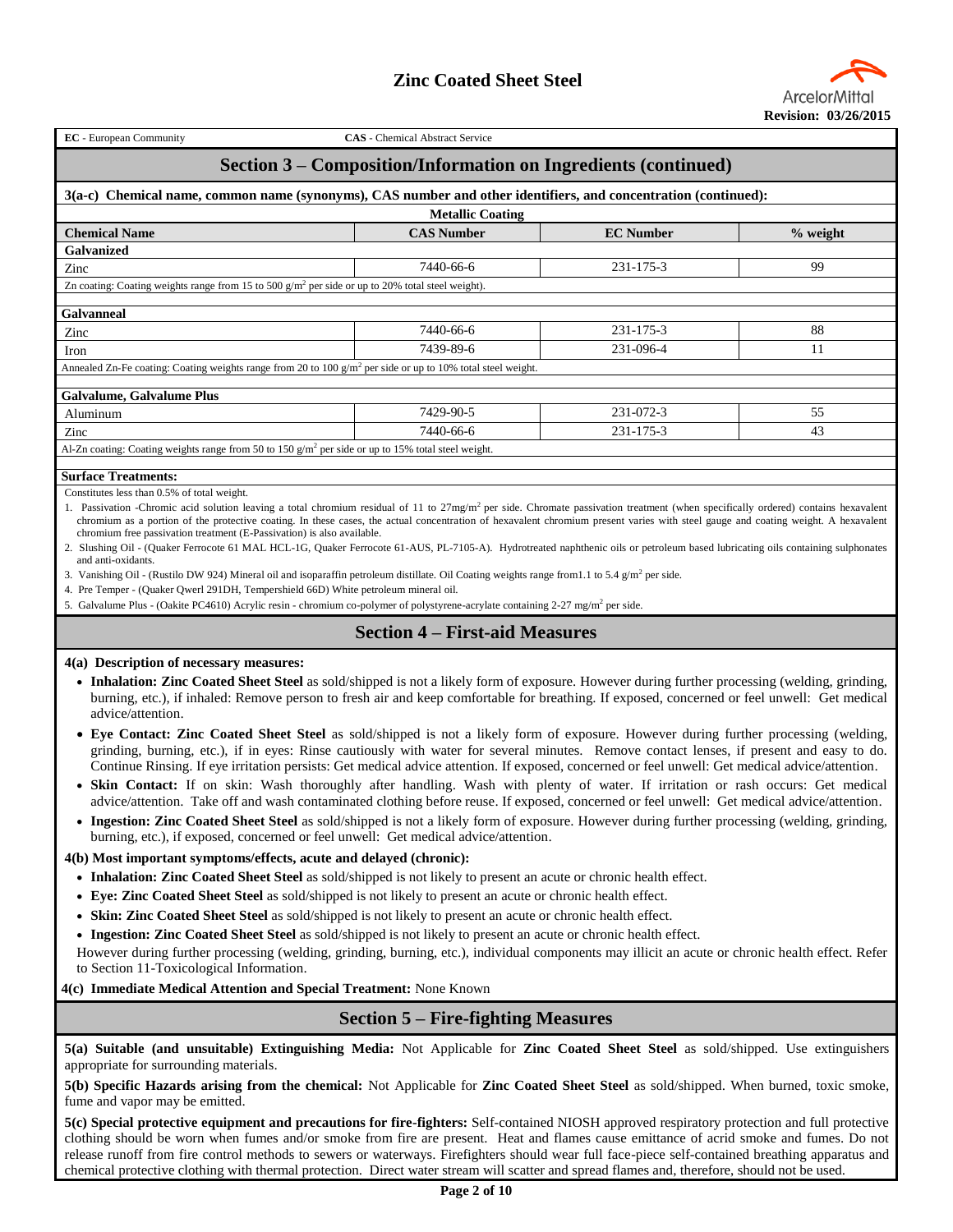

#### **Section 6 - Accidental Release Measures**

**6(a) Personal Precautions, Protective Equipment and Emergency Procedures:** Not Applicable for **Zinc Coated Sheet Steel** as sold/shipped. For spills involving finely divided particles, clean-up personnel should be protected against contact with eyes and skin. If material is in a dry state, avoid inhalation of dust.

**6(b) Methods and materials for containment and clean up:** Not Applicable for **Zinc Coated Sheet Steel** as sold/shipped. Collect material in appropriate, labeled containers for recovery or disposal in accordance with federal, state, and local regulations.

#### **Section 7 - Handling and Storage**

**7(a) Precautions for safe handling:** Not Applicable for **Zinc Coated Sheet Steel** as sold/shipped, however further processing (welding, burning, grinding, etc.) with the potential for generating high concentrations of airborne particulates should be evaluated and controlled as necessary. Obtain special instructions before use. Do not handle until all safety precautions have been read and understood. Use only outdoors or in well ventilated areas. Practice good housekeeping. Avoid breathing metal fumes and/or dust. Do not eat, drink or smoke when using this product. Cut resistant gloves and sleeves should be worn when working with steel products.

**7(b) Conditions for safe storage, including any incompatibilities:** Store away from acids and incompatible materials.

#### **Section 8 - Exposure Controls / Personal Protection**

**8(a) Occupational Exposure Limits (OELs): Zinc Coated Sheet Steel** as sold/shipped in its physical form does not present an inhalation, ingestion or contact hazard, nor would any of the following exposure data apply. However, operations such as burning, welding (high temperature), sawing, brazing, machining, grinding, etc. may produce fumes and/or particulates. The following exposure limits are offered as reference for an experienced industrial hygienist to review.

| <b>Ingredients</b> | OSHA PEL <sup>1</sup>                                                                                                                                                                                                                                                                             | <b>ACGIH TLV<sup>2</sup></b>                                                                                                                                                                                                                          | NIOSH REL $3$                                                                                                                                                                                        | MOL <sup>4</sup>                                                                                                                                                                                                    |
|--------------------|---------------------------------------------------------------------------------------------------------------------------------------------------------------------------------------------------------------------------------------------------------------------------------------------------|-------------------------------------------------------------------------------------------------------------------------------------------------------------------------------------------------------------------------------------------------------|------------------------------------------------------------------------------------------------------------------------------------------------------------------------------------------------------|---------------------------------------------------------------------------------------------------------------------------------------------------------------------------------------------------------------------|
| Iron               | 10 mg/m <sup>3</sup> (as iron oxide fume)                                                                                                                                                                                                                                                         | 5.0 mg/m <sup>3</sup> (as iron oxide dust and<br>fume)                                                                                                                                                                                                | $5.0$ mg/m <sup>3</sup> (as iron oxide dust<br>and fume)                                                                                                                                             | $5.0 \text{ mg/m}^3$ (as iron oxide)<br>Respirable fraction                                                                                                                                                         |
| Chromium           | $0.5 \text{ mg/m}^3$ (as Cr II & III, inorganic<br>compounds)<br>$1.0 \text{ mg/m}^3$ (as Cr, metal)<br>$0.005$ mg/m <sup>3</sup> (as Cr VI, inorganic<br>compounds & certain water insoluble)<br>"AL" $0.0025$ mg/m <sup>3</sup> (as Cr VI,<br>inorganic compounds & certain water<br>insoluble) | $0.5 \text{ mg/m}^3$ (as Cr III, inorganic<br>compounds)<br>$0.5 \text{ mg/m}^3$ (as Cr, metal)<br>$0.05$ mg/m <sup>3</sup> (as Cr VI, inorganic<br>compounds)<br>0.01 mg/m <sup>3</sup> (as Cr VI, inorganic<br>compounds & certain water insoluble) | $0.5$ mg/m <sup>3</sup> (as Cr II & III,<br>inorganic compounds)<br>$0.5 \text{ mg/m}^3$ (as Cr, metal)<br>$0.001$ mg/m <sup>3</sup> (as Cr VI,<br>inorganic compounds &<br>certain water insoluble) | $0.5 \text{ mg/m}^3$ (as Cr III, inorganic<br>compounds and Cr, metal)<br>$0.05$ mg/m <sup>3</sup> (as Cr VI, water<br>soluble compounds)<br>$0.01$ mg/m <sup>3</sup> (as Cr VI,<br>insoluble compounds)            |
| Manganese          | $(C)$ 5.0 mg/m <sup>3</sup> (as Fume & Mn<br>compounds)                                                                                                                                                                                                                                           | $0.2 \text{ mg/m}^3$ (as Fume & Mn compounds)<br>$0.2 \text{ mg/m}^3$ (as respirable fraction <sup>5</sup> Mn<br>and inorganic compounds)<br>$0.1$ mg/m <sup>3</sup> (as inhalable fraction Mn<br>inorganic compounds)                                | $(C) 5.0$ mg/m <sup>3</sup><br>$1.0 \text{ mg/m}^3$ (as fume)<br>$(STEL)$ 3.0 mg/m <sup>3</sup>                                                                                                      | $0.2 \text{ mg/m}^3$ (as Mn and<br>inorganic compounds)                                                                                                                                                             |
| Nickel             | $1.0 \text{ mg/m}^3$ (as Ni metal & insoluble<br>compounds)                                                                                                                                                                                                                                       | $1.5 \text{ mg/m}^3$ (as inhalable fraction <sup>6</sup> Ni<br>metal)<br>$0.2 \text{ mg/m}^3$ (as inhalable fraction Ni<br>inorganic only insoluble and soluble<br>compounds)                                                                         | $0.015$ mg/m <sup>3</sup> (as Ni metal &<br>insoluble and soluble<br>compounds)                                                                                                                      | $1.0 \text{ mg/m}^3$ (as inhalable<br>fraction Ni metal)<br>$0.2 \text{ mg/m}^3$ (as inhalable<br>fraction Ni insoluble<br>compounds)<br>$0.1$ mg/m <sup>3</sup> (as inhalable<br>fraction Ni soluble<br>compounds) |
| Zinc               | $5.0 \text{ mg/m}^3$ (as zinc oxide fume)<br>$15 \text{ mg/m}^3$ (as total dust)<br>$5.0 \text{ mg/m}^3$ (as respirable fraction)                                                                                                                                                                 | $2.0 \text{ mg/m}^3$ (as zinc oxide)                                                                                                                                                                                                                  | $10 \text{ mg/m}^3$ (as total dust)<br>$5.0 \text{ mg/m}^3$ (as respirable dust)                                                                                                                     | $2.0$ mg/m <sup>3</sup> (as zinc oxide,<br>respirable fraction)<br>STEL: 10 mg/m <sup>3</sup> (as zinc<br>oxide, respirable fraction)                                                                               |
| Aluminum           | 15 mg/m <sup>3</sup> (total dust, $PNOR7$ )<br>$5.0 \text{ mg/m}^3$ (as respirable fraction,<br>PNOR)                                                                                                                                                                                             | $1.0 \text{ mg/m}^3$                                                                                                                                                                                                                                  | $10 \text{ mg/m}^3$ (as total dust)<br>$5.0 \text{ mg/m}^3$ (as respirable dust)                                                                                                                     | $1.0 \text{ mg/m}^3$ (Al and insoluble<br>compounds, respirable<br>fraction)                                                                                                                                        |

**NE -** None Established

1. OSHA Permissible Exposure Limits (PELs) are 8-hour TWA (time-weighted average) concentrations unless otherwise noted. A (C) designation denotes a ceiling limit, which should not be exceeded during any part of the working exposure unless otherwise noted. A Peak is defined as the acceptable maximum peak for a maximum duration above the ceiling concentration for an eight-hour shift. A skin notation refers to the potential significant contribution to the overall exposure by the cutaneous route, either by contact with vapors or, of probable greater significance, by direct skin contact with the substance. A Short Term Exposure Limit (STEL) is defined as a 15-minute exposure, which should not be exceeded at any time during a workday. An Action level (AL) is used by OSHA and NIOSH to express a health or physical hazard. They indicate the level of a harmful or toxic substance/activity, which requires medical surveillance, increased industrial hygiene monitoring, or biological monitoring. Action Levels are generally set at one half of the PEL but the actual level may vary from standard to standard. The intent is to identify a level at which the vast majority of randomly sampled exposures will be below the PEL.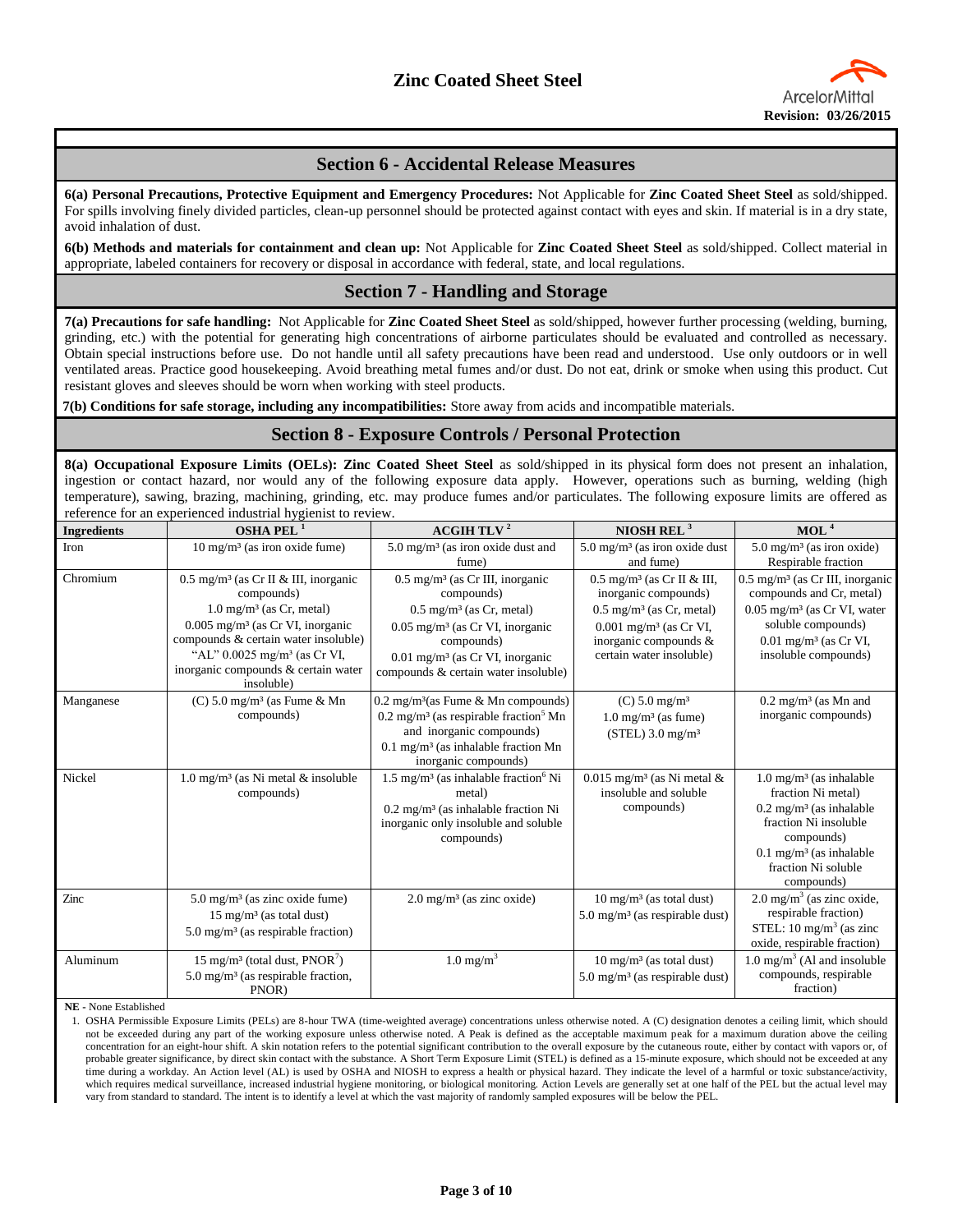

2. Threshold Limit Values (TLV) established by the American Conference of Governmental Industrial Hygienists (ACGIH) are 8-hour TWA concentrations unless otherwise noted. A Short Term Exposure Limit (STEL) is defined as the maximum concentration to which workers can be exposed for a short period of time (15 minutes) for only four times throughout the day with at least one hour between exposures. A "skin" notation refers to the potential significant contribution to the overall exposure by the cutaneous route, either by contact with vapors or, of probable greater significance, by direct skin contact with the substance. ACGIH-TLVs are only recommended guidelines based upon consensus agreement of the membership of the ACGIH. As such, the ACGIH TLVs are for guideline use purposes and are not legal regulatory standards for compliance purposes. The TLVs are designed for use by individuals trained in the discipline of industrial hygiene relative to the evaluation of exposure to various chemical or biological substances and physical agents that may be found in the workplace.

## **Section 8 - Exposure Controls / Personal Protection (continued)**

#### **8(a) Occupational Exposure Limits (OELs) (continued):**

- 3. The National Institute for Occupational Safety and Health Recommended Exposure Limits (NIOSH-REL)- Compendium of Policy and Statements. NIOSH, Cincinnati, OH (1992). NIOSH is the federal agency designated to conduct research relative to occupational safety and health. As is the case with ACGIH TLVs, NIOSH RELs are for guideline purposes only and as such are not legal, regulatory limits for compliance purposes.
- 4. Ontario Ministry of Labour. Employers are required under section 4 of Regulation 833, Control of Exposure to Biological or Chemical Agents (the "Regulation"), to limit the exposure of workers to specified hazardous biological or chemical agents in accordance with the values set out in the "Ontario Table" (which is Table 1 in the Regulation) or, if the agent is not listed in the Ontario Table, the ACGIH Table that is incorporated by reference in the Regulation.
- 5. Respirable fraction. The concentration of respirable dust for the application of this limit is to be determined from the fraction passing a size-selector with the characteristics defined in ACGIH 2014 TLVs ® and BEIs ® Appendix D, paragraph C.
- 6. Inhalable fraction. The concentration of inhalable particulate for the application of this TLV is to be determined from the fraction passing a size-selector with the characteristics defined in the ACGIH 2014 TLVs <sup>®</sup> and BEIs <sup>®</sup> (Biological Exposure Indices) Appendix D, paragraph A.
- 7. PNOR (Particulates Not Otherwise Regulated). All inert or nuisance dusts, whether mineral, inorganic, or organic, not listed specifically by substance name are covered by a limit which is the same as the inert or nuisance dust limit of 15 mg/m<sup>3</sup> for total dust and 5 mg/m<sup>3</sup> for the respirable fraction.

**8(b) Appropriate Engineering Controls:** Use controls as appropriate to minimize exposure to metal fumes and dusts during handling operations. Provide general or local exhaust ventilation systems to minimize airborne concentrations. Local exhaust is necessary for use in enclosed or confined spaces. Provide sufficient general/local exhaust ventilation in pattern/volume to control inhalation exposures below current exposure limits.

#### **8(c) Individual Protection Measures:**

• Respiratory Protection: Seek professional advice prior to respirator selection and use. Select respirator based on its suitability to provide adequate worker protection for given working conditions, level of airborne contamination, and presence of sufficient oxygen. Concentration in air of the various contaminants determines the extent of respiratory protection needed. Half-face, negative-pressure, air-purifying respirator equipped with P100 filter is acceptable for concentrations up to 10 times the exposure limit. Full-face, negative-pressure, air-purifying respirator equipped with P100 filter is acceptable for concentrations up to 50 times the exposure limit. Protection by air-purifying negativepressure and powered air respirators is limited. Use a positive-pressure-demand, full-face, supplied air respirator or self-contained breathing apparatus (SCBA) for concentrations above 50 times the exposure limit. If exposure is above the IDLH (Immediately dangerous to life or health) for any of the constituents, or there is a possibility of an uncontrolled release or exposure levels are unknown, then use a positivedemand, full-face, supplied air respirator with escape bottle or SCBA.

**Warning!** Air-purifying respirators both negative-pressure, and powered-air do not protect workers in oxygen-deficient atmospheres.

- **Eyes**: Wear appropriate eye protection to prevent eye contact. For operations which result in elevating the temperature of the product to or above its melting point or result in the generation of airborne particulates, use safety glasses to prevent eye contact. Contact lenses should not be worn where industrial exposures to this material are likely. Use safety glasses or goggles as required for welding, burning, sawing, brazing, grinding or machining operations.
- **Skin**: Wear appropriate personal protective clothing to prevent skin contact. Cut resistant gloves and sleeves should be worn when working with steel products. For operations which result in elevating the temperature of the product to or above its melting point or result in the generation of airborne particulates, use protective clothing, and gloves to prevent skin contact. Protective gloves should be worn as required for welding, burning or handling operations. Contaminated work clothing must not be allowed out of the workplace.
- **Other protective equipment**: An eyewash fountain and deluge shower should be readily available in the work area.

| <b>Section 9 - Physical and Chemical Properties</b>                                             |                                                       |  |  |
|-------------------------------------------------------------------------------------------------|-------------------------------------------------------|--|--|
| 9(a) Appearance (physical state, color, etc.): Solid, Metallic -<br>Color as Customer Specified | 9(j) Upper/lower Flammability or Explosive Limits: NA |  |  |
| 9(b) Odor: Odorless                                                                             | 9(k) Vapor Pressure: NA                               |  |  |
| 9(c) Odor Threshold: NA                                                                         | 9(1) Vapor Density (Air = 1): $NA$                    |  |  |
| $9(d)$ pH: NA                                                                                   | 9(m) Relative Density: 7.5-8 SG                       |  |  |
| 9(e) Melting Point/Freezing Point: ~1530 C                                                      | $9(n)$ Solubility(ies): Water Insoluble               |  |  |
| 9(f) Initial Boiling Point and Boiling Range: ND                                                | 9(o) Partition Coefficient n-octanol/water: ND        |  |  |
| $9(g)$ Flash Point: NA                                                                          | $9(p)$ Auto-ignition Temperature: NA                  |  |  |
| 9(h) Evaporation Rate: NA                                                                       | $9(q)$ Decomposition Temperature: ND                  |  |  |
| 9(i) Flammability (solid, gas): Non-flammable, non-combustible                                  | 9(r) Viscosity: NA                                    |  |  |
| NA - Not Applicable<br>ND - Not Determined for product as a whole                               |                                                       |  |  |

**Section 10 - Stability and Reactivity**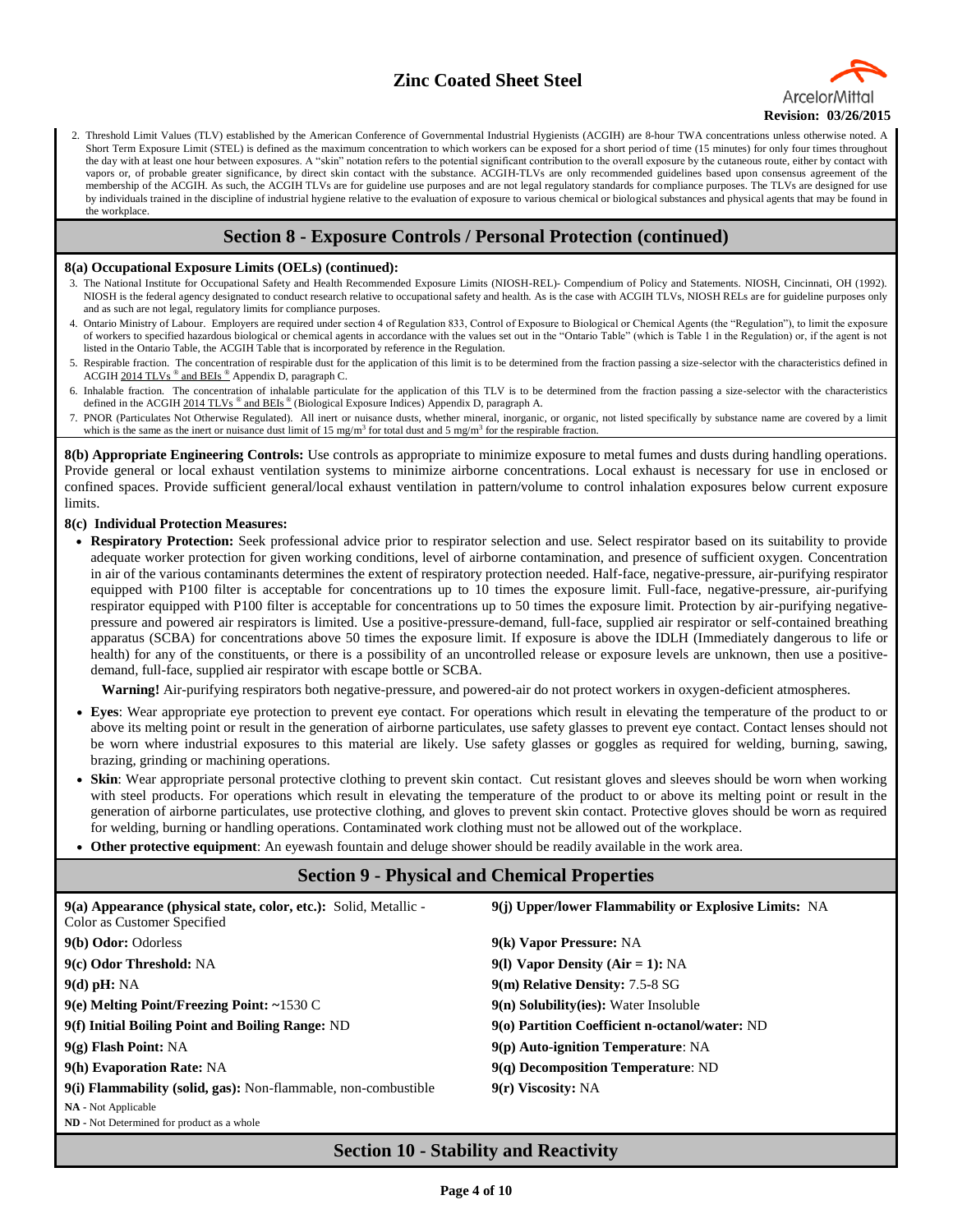

**10(a) Reactivity:** Not Determined (ND) for product in a solid form. Do not use water on molten metal.

**10(b) Chemical Stability:** Steel products are stable under normal storage and handling conditions.

**10(c) Possibility of hazardous reaction:** None Known

**10(d) Conditions to Avoid:** Storage with strong acids or calcium hypochlorite.

#### **Section 10 - Stability and Reactivity (continued)**

**10(e) Incompatible Materials:** Will react with strong acids to form hydrogen. Iron oxide dusts in contact with calcium hypochlorite evolve oxygen and may cause an explosion.

**10(f) Hazardous Decomposition Products:** Thermal oxidative decomposition of steel products can produce fumes containing oxides of iron and manganese as well as other alloying elements.

#### **Section 11 - Toxicological Information**

**11 Information on toxicological effects:** The following toxicity data has been determined for **Zinc Coated Sheet Steel** when further processed using the information available for its components applied to the guidance on the preparation of an SDS under the GHS requirements of OSHA and the EU CPL.

|                                                                                                      | <b>Hazard Category</b> |                      | <b>Hazard</b>  |                    |                                                                                                                                                                                                                                                                  |  |
|------------------------------------------------------------------------------------------------------|------------------------|----------------------|----------------|--------------------|------------------------------------------------------------------------------------------------------------------------------------------------------------------------------------------------------------------------------------------------------------------|--|
| <b>Hazard Classification</b>                                                                         | EU                     | <b>WHMIS</b><br>2015 | <b>Symbols</b> | <b>Signal Word</b> | <b>Hazard Statement</b>                                                                                                                                                                                                                                          |  |
| <b>Eye Damage/Irritation (covers)</b><br>Categories 1, 2A and 2B)                                    | $NA*$                  | $2B^c$               | No Pictogram   | <b>Warning</b>     | Causes eye irritation - Rating due to iron particulate generated from<br>further processing (welding, grinding, burning, etc.).                                                                                                                                  |  |
| <b>Skin/Dermal Sensitization (covers)</b><br>Category 1)                                             | $NA*$                  | 1 <sup>d</sup>       |                | Warning            | May cause an allergic skin reaction - Nickel is a skin sensitizer.                                                                                                                                                                                               |  |
| <b>Carcinogenicity</b> (covers Categories)<br>1A, 1B and 2)                                          | $NA*$                  | $2^{\rm g}$          |                | <b>Warning</b>     | Suspected of causing cancer. - Rating due to nickel particulate or<br>fume that can enter the body generated when further processed<br>(welding, grinding, burning, etc.).                                                                                       |  |
| <b>Toxic Reproduction (covers)</b><br>Categories 1A, 1B and 2)                                       | $NA*$                  | $2^h$                |                | Warning            | Suspected of damaging fertility or the unborn child. - Rating due to<br>nickel particulate or fume that can enter the body generated when<br>further processed (welding, grinding, burning, etc.).                                                               |  |
| <b>Specific Target Organ Toxicity</b><br>(STOT) Following Single Exposure<br>(covers Categories 1-3) | $NA*$                  | $3^{i}$              |                | Warning            | May cause respiratory irritation. Rating due to iron particulate or<br>fume that can enter the body generated when further processed<br>(welding, grinding, burning, etc.).                                                                                      |  |
| <b>STOT following Repeated</b><br><b>Exposure</b> (covers Categories 1 and<br>2)                     | $NA*$                  | $1^{j}$              |                | <b>Danger</b>      | Causes damage to lungs and central nervous system through<br>prolonged or repeated inhalation exposure. Rating due to nickel or<br>manganese particulate or fume that can enter the body generated<br>when further processed (welding, grinding, burning, etc.). |  |

\* Not Applicable - Semi-formed steel products are considered articles under Reach regulation (REACH REGULATION (EC) No 1907/2006) and are not subject to classification under CLP regulation (REGULATION (EC) No 1272/2008).

Toxicological data listed below are presented regardless to classification criteria. Individual hazard classification categories where the toxicological information has met or exceeded a classification criteria threshold are listed above.

a. No LC<sub>50</sub> or LD<sub>50</sub> has been established for **Zinc Coated Sheet Steel**. The following data has been determined for the components:

• **Iron:**  $Rat LD_{50} = 98.6$   $g/kg$  ( $REACH$ )

Rat  $LD_{50} = 1060$  mg/kg (IUCLID) Rat LD<sup>50</sup> =984 mg/kg (IUCLID) Rabbit LD<sup>50</sup> =890 mg/kg (IUCLID) Guinea Pig LD<sub>50</sub> = 20 g/kg (TOXNET)

- **Nickel:**  $LD_{50} > 9000$  mg/kg (Oral/Rat) • **Manganese:** Rat  $LD_{50} > 2000$  mg/kg (REACH)
	- Rat  $LD_{50}$  > 9000 mg/kg (NLM Toxnet)
- **Aluminum:** Rat  $LD_{50} > 15.9$  g/kg (REACH)

b. No Skin (Dermal) Irritation data available for **Zinc Coated Sheet Steel** as a mixture or its individual components.

- c. No Eye Irritation data available for **Zinc Coated Sheet Steel** as a mixture. The following Eye Irritation information was found for the components:
	- **Iron:** Causes eye irritation.
	- **Nickel:** Slight eye irritation from particulate abrasion only.
- d. No Skin (Dermal) Sensitization data available for **Zinc Coated Sheet Steel** as a mixture. The following Skin (Dermal) Sensitization information was found for the components:
	- **Nickel:** May cause allergic skin sensitization.
- e. No Respiratory Sensitization data available for **Zinc Coated Sheet Steel** as a mixture or its components.
- f. No Germ Cell Mutagenicity data available for **Zinc Coated Sheet Steel** as a mixture. The following Mutagenicity and Genotoxicity information was found for the components: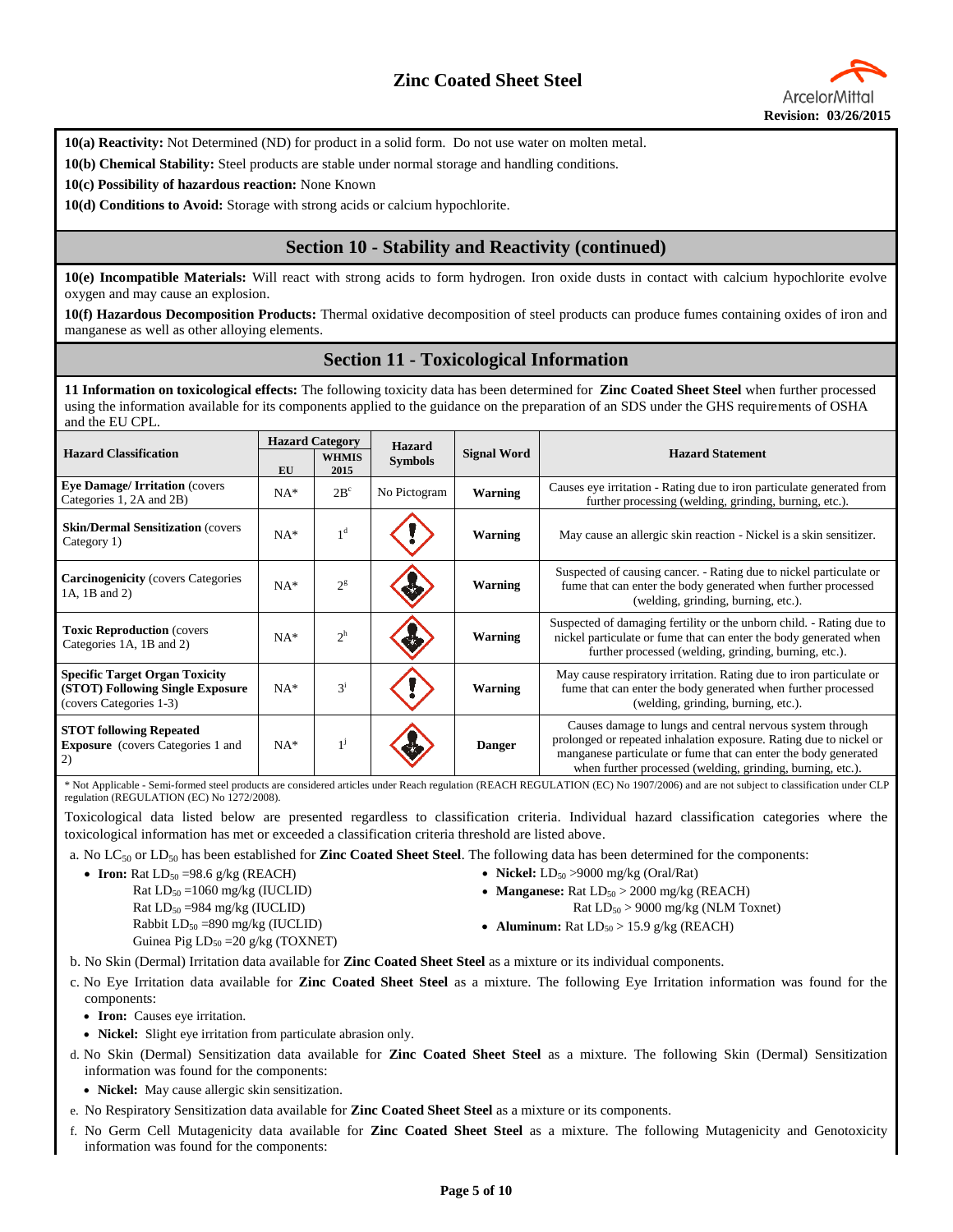

- **Iron:** IUCLID has found some positive and negative findings in vitro.
- **Nickel:** EU RAR has found positive results in vitro and in vivo but insufficient data for classification.
- **Aluminum:** IUCLID; ATSDR have found this ingredient is not mutagenic *in vitro*; but has marginal effects *in vivo.*

#### **Section 11 - Toxicological Information (continued)**

#### **11 Information on toxicological effects (continued):**

- g. Carcinogenicity: IARC, NTP, and OSHA do not list **Zinc Coated Sheet Steel** as carcinogens. The following Carcinogenicity information was found for the components:
	- **Welding Fumes -** IARC Group 2B carcinogen, a mixture that is possibly carcinogenic to humans.
	- **Chromium (as metal and trivalent chromium compounds)**  IARC Group 3 carcinogens, not classifiable as to their human carcinogenicity.
	- **Nickel and certain nickel compounds –** Group 2B metallic nickel Group 1 nickel compounds ACGIH confirmed human carcinogen. Nickel EURAR Insufficient evidence to conclude carcinogenic potential in animals or humans; suspect carcinogen classification Category 2 Suspected of causing cancer.
- h. No Toxic Reproduction data available for **Zinc Coated Sheet Steel** as a mixture. The following Toxic Reproductive information was found for the components:
	- **Nickel**: Effects on fertility.
- i. No Specific Target Organ Toxicity (STOT) following a Single Exposure data available for **Zinc Coated Sheet Steel** as a mixture. The following STOT following a Single Exposure data was found for the components:
	- **Iron**: Irritating to Respiratory tract.
	- **Aluminum**: Repeated exposure associated with Asthma, fibrosis in lungs and encephalopathy in humans.
- j. No Specific Target Organ Toxicity (STOT) following Repeated Exposure data was available for **Zinc Coated Sheet Steel** as a whole. The following STOT following Repeated Exposure data was found for the components:
	- Nickel: Rat 4 wk inhalation LOEL 4 mg/m<sup>3</sup> Lung and Lymph node histopathology. Rat 2 yr inhalation LOEL 0.1 mg/ m<sup>3</sup> Pigment in kidney, effects on hematopoiesis spleen and bone marrow and adrenal tumor. Rat 13 Week Inhalation LOAEC 1.0 mg/m<sup>3</sup> Lung weights, and Alveolar histopathology.
	- **Manganese**: Inhalation of metal fumes Degenerative changes in human Brain; Behavioral: Changes in motor activity and muscle weakness (Whitlock *et al.,* 1966).
	- **Aluminum:** Reviews have found chronic exposure to aluminum flake has been reported to cause pneumoconiosis in workers. Repeat oral exposure to aluminum results in decrements in neurobehavioral function and development.

The above toxicity information was determined from available scientific sources to illustrate the prevailing posture of the scientific community. The scientific resources includes: The American Conference of Governmental Industrial Hygienist (ACGIH) Documentation of the Threshold Limit Values (TLVs) and Biological Exposure indices (BEIs) with Other Worldwide Occupational Exposure Values 2009, The International Agency for Research on Cancer (IARC), The National Toxicology Program (NTP) updated documentation, the World Health Organization (WHO) and other available resources, the International Uniform Chemical Information Database (IUCLID), European Union Risk Assessment Report (EU-RAR), Concise International Chemical Assessment Documents (CICAD), European Union Scientific Committee for Occupational Exposure Limits (EU-SCOEL), Agency for Toxic Substances and Disease Registry (ATSDR), Hazardous Substance Data Bank (HSDB), and International Programme on Chemical Safety (IPCS), European Union Classification, Labeling and Packaging. (EU CPL), Regulation on Registration, Evaluation, Authorization and Restriction of Chemicals (REACH), International Uniform Chemical Information Database (IUCLID), TOXicology Data NETwork (TOXNET), European Risk Assessment Reports (EU RAR).

The following health hazard information is provided regardless to classification criteria and is based on the individual component(s) and potential resultant components from further processing:

#### **Acute Effects:**

- **Inhalation:** Excessive exposure to high concentrations of metal dust may cause irritation to the eyes, skin and mucous membranes of the upper respiratory tract. Excessive inhalation of fumes of freshly formed metal oxide particles sized below 1.5 micrometer and usually between 0.02-0.05 micrometers from many metals can produce an acute reaction known as "metal fume fever". Symptoms consist of chills and fever (very similar to and easily confused with flu symptoms), metallic taste in the mouth, dryness and irritation of the throat followed by weakness and muscle pain. The symptoms come on in a few hours after excessive exposures and usually last from 12 to 48 hours. Long-term effects from metal fume fever have not been noted. Freshly formed oxide fumes of manganese has been associated with causing metal fume fever.
- **Eye:** Excessive exposure to high concentrations of metal dust may cause irritation to the eyes.
- Skin: Skin contact with metal dusts may cause irritation or sensitization, possibly leading to dermatitis. Skin contact with metallic fumes and dusts may cause physical abrasion.
- **Ingestion:** Ingestion of harmful amounts of this product as distributed is unlikely due to its solid insoluble form. Ingestion of metal dust may cause nausea or vomiting.

#### **Acute Effects by component:**

- **Iron and iron oxides:** Iron is harmful if swallowed, causes skin irritation, and causes eye irritation. Contact with iron oxide has been reported to cause skin irritation and serious eye damage. Particles of iron or iron compounds, which become imbedded in the eye, may cause rust stains unless removed fairly promptly.
- **Chromium, chromium oxides and hexavalent chrome:** Hexavalent chrome causes damage to gastrointestinal tract, lung, severe skin burns and eye damage, serious eye damage, skin contact may cause an allergic skin reaction. Inhalation may cause allergic or asthmatic symptoms or breathing difficulties.
- **Manganese and manganese oxides:** Manganese and Manganese oxide are harmful if swallowed.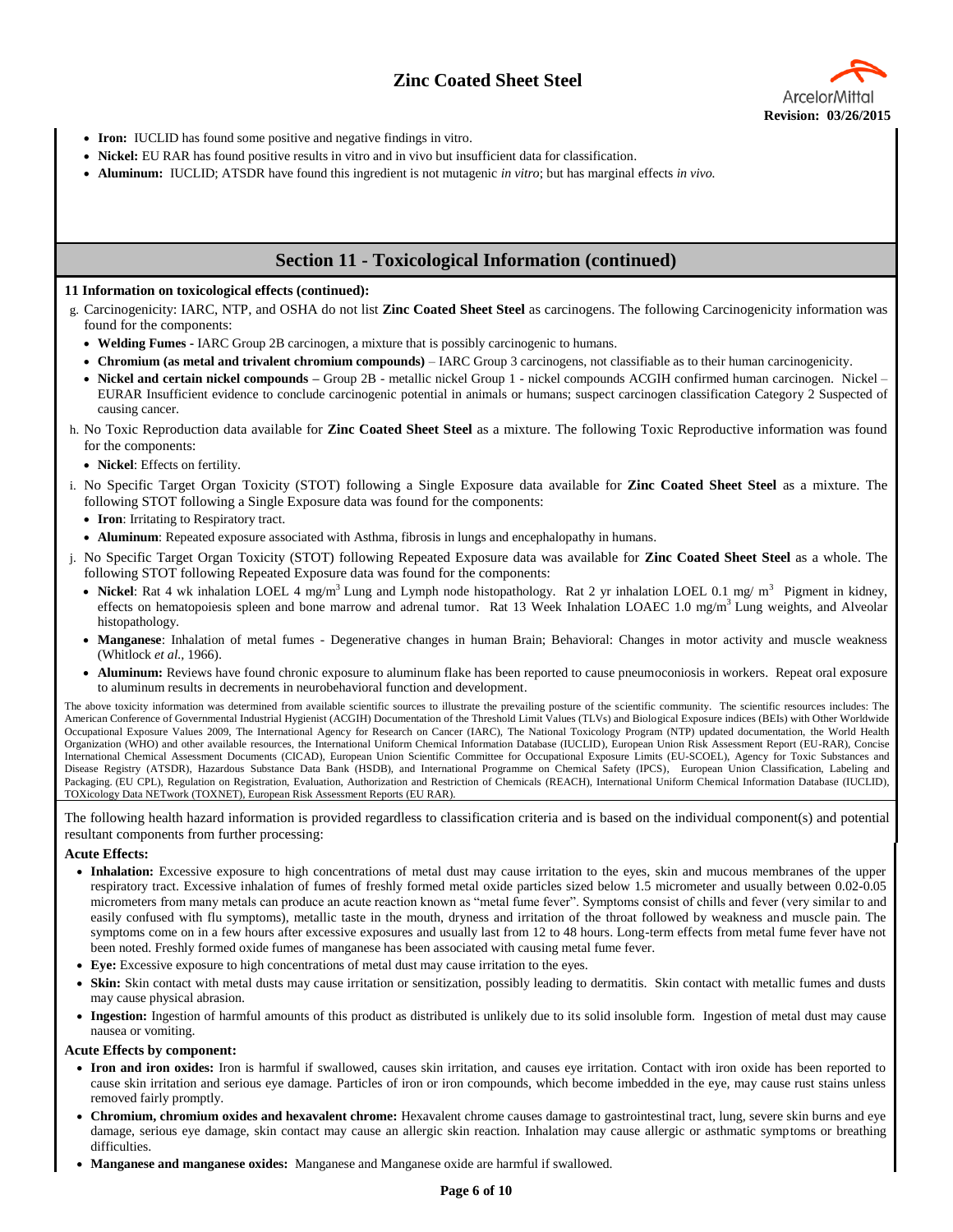

- **Nickel and nickel oxides:** Nickel may cause allergic skin sensitization. Nickel oxide may cause an allergic skin.
- **Zinc and zinc oxides:** Not Reported/ Not Classified
- **Aluminum and aluminum oxides:** Not Reported/ Not Classified

## **Section 11 - Toxicological Information (continued)**

#### **Delayed (chronic) Effects by component:**

- **Iron and iron oxides**: Chronic inhalation of excessive concentrations of iron oxide fumes or dusts may result in the development of a benign pneumoconiosis, called siderosis, which is observable as an X-ray change. No physical impairment of lung function has been associated with siderosis. Inhalation of excessive concentrations of ferric oxide may enhance the risk of lung cancer development in workers exposed to pulmonary carcinogens. Iron oxide is listed as a Group 3 (not classifiable) carcinogen by the International Agency for Research on Cancer (IARC).
- **Chromium, chromium oxides and hexavalent chromium:** The health hazards associated with exposure to chromium are dependent upon its oxidation state. The metal form (chromium as it exists in this product) is of very low toxicity. The hexavalent form is very toxic. Repeated or prolonged exposure to hexavalent chromium compounds may cause respiratory irritation, nosebleed, ulceration and perforation of the nasal septum. Industrial exposure to certain forms of hexavalent chromium has been related to an increased incidence of cancer. NTP (The National Toxicology Program) Fourth Annual report on Carcinogens cites "certain Chromium compounds" as human carcinogens. ACGIH has reviewed the toxicity data and concluded that chromium metal is not classifiable as a human carcinogen. Hexavalent chromium may cause genetic defects and is suspected of damaging the unborn child. Developmental toxicity in the mouse, suspected of damaging fertility or the unborn child.
- **Manganese and manganese oxides:** Chronic exposure to high concentrations of manganese fumes and dusts may adversely affect the central nervous system with symptoms including languor, sleepiness, weakness, emotional disturbances, spastic gait, mask-like facial expression and paralysis. Animal studies indicate that manganese exposure may increase susceptibility to bacterial and viral infections. Occupational overexposure (Manganese) is a progressive, disabling neurological syndrome that typically begins with relatively mild symptoms and evolves to include altered gait, fine tremor, and sometimes, psychiatric disturbances. May cause damage to lungs with repeated or prolonged exposure. Neurobehavioral alterations in worker populations exposed to manganese oxides include: speed and coordination of motor function are especially impaired.
- **Nickel and nickel oxides:** Exposure to nickel dusts and fumes can cause sensitization dermatitis, respiratory irritation, asthma, pulmonary fibrosis, edema, and may cause nasal or lung cancer in humans. Nickel causes damage to lungs through prolonged or repeated inhalation exposure. IARC lists nickel and certain nickel compounds as Group 2B carcinogens (sufficient animal data). ACGIH 2014 TLVs® and BEIs® lists insoluble nickel compounds as confirmed human carcinogens. Nickel is suspected of damaging the unborn child.
- **Zinc and zinc oxides:** Zinc dusts are a low health risk by inhalation and should be treated as a nuisance dust. Inhalation of zinc oxide fumes may cause metal fume fever, which is characterized by flu-like symptoms with metallic taste, fever, chills, cough, weakness, chest pain, muscle pain and increased white blood cell count.
- **Aluminum and Aluminum oxides**: Chronic inhalation of finely divided powder has been reported to cause pulmonary fibrosis and emphysema. Repeated skin contact has been associated with bleeding into the tissue, delayed hypersensitivity and granulomas. Chronic exposure to aluminum flake has been reported to cause pneumoconiosis in workers. Repeat oral exposure to aluminum results in decrements in neurobehavioral function and development.

#### **Section 12 - Ecological Information**

**12(a) Ecotoxicity (aquatic & terrestrial):** No Data Available for **Zinc Coated Sheet Steel** as sold/shipped. However, individual components of the product when processed have been found to be toxic to the environment. Metal dusts may migrate into soil and groundwater and be ingested by wildlife as follows:

- **Iron Oxide**: LC<sub>50</sub>: >1000 mg/L; Fish 48 h-EC<sub>50</sub> > 100 mg/L (Currenta, 2008k); 96 h-LC<sub>0</sub> ≥ 50,000 mg/L Test substance: Bayferrox 130 red (95 97% Fe<sub>2</sub>O<sub>3</sub>; < 4% SiO<sub>2</sub> and Al<sub>2</sub>O<sub>3</sub>) (Bayer, 1989a).
- **Hexavalent Chrome:** EU RAR listed as category 1, found acute  $EC_{50}$  and  $LD_{50}$  to algae and invertebrates  $< 1$  mg.
- **Nickel Oxide:** IUCLID found  $LC_{50}$  in fish, invertebrates and algae > 100 mg/l.
- **Zinc Oxide:** EU RAR lists as Category 1 Very toxic to aquatic life with long lasting effects.

**12(b) Persistence & Degradability**: No Data Available for **Zinc Coated Sheet Steel** as sold/shipped or individual components.

**12(c) Bioaccumulative Potential**: No Data Available for **Zinc Coated Sheet Steel** as sold/shipped or individual components.

**12(d) Mobility (in soil)**: No data available for **Zinc Coated Sheet Steel** as sold/shipped. However, individual components of the product have been found to be absorbed by plants from soil.

**12(e) Other adverse effects:** None Known

#### **Additional Information:**

**Hazard Category:** Category 1 **Signal Word:** Warning

**Hazard Symbol:**



**Hazard Statement:** Very Toxic to aquatic life with long lasting effects.

**Section 13 - Disposal Considerations**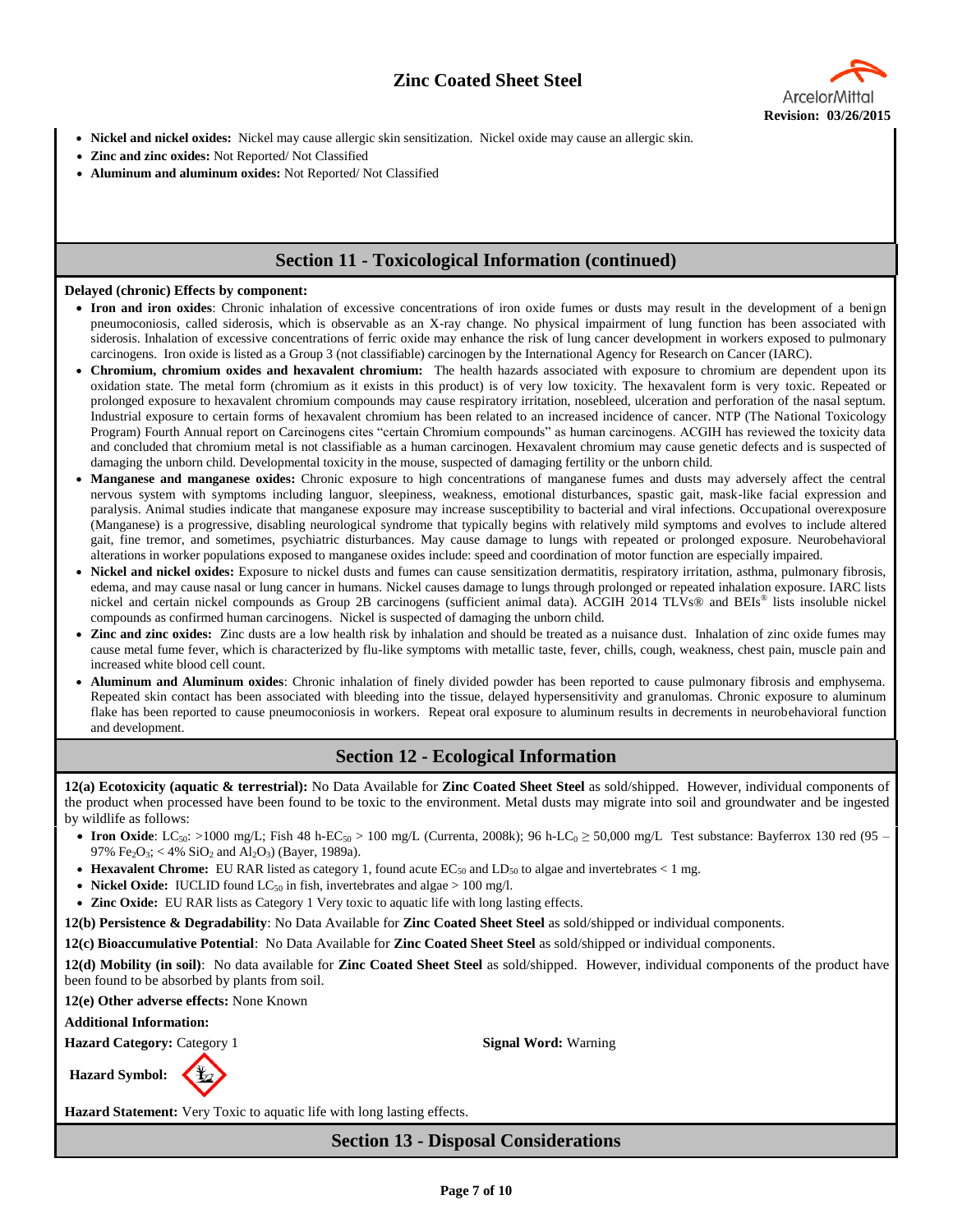

**Disposal:** Steel scrap should be recycled whenever possible. Product dusts and fumes from processing operations should also be recycled, or classified by a competent environmental professional and disposed of in accordance with applicable federal, provincial/state or local regulations.

**Container Cleaning and Disposal:** Follow applicable federal, provincial/state and local regulations. Observe safe handling precautions. European Waste Catalogue (EWC): 16-01-17 (ferrous metals), 12-01-99 (wastes not otherwise specified), 16-03-04 (off specification batches and unused products), or 15-01-04 (metallic packaging).

**Please note this information is for Zinc Coated Sheet Steel in its original form. Any alterations can void this information**.

## **Section 14 - Transport Information**

#### **14 (a-g) Transportation Information:**

**Transport Dangerous Goods (TDG) Classification: Zinc Coated Sheet Steel** does not have a TDG classification.

**US Department of Transportation (DOT)** under 49 CFR 172.101 **does not** regulate **Zinc Coated Sheet Steel** as a hazardous material. All federal, state, and local laws and regulations that apply to the transport of this type of material must be adhered to.

| <b>Shipping Name:</b> Not Applicable (NA) | <b>Packaging Authorizations</b> | <b>Quantity Limitations</b>            |
|-------------------------------------------|---------------------------------|----------------------------------------|
| <b>Shipping Symbols: NA</b>               | a) Exceptions: NA               | a) Passenger, Aircraft, or Railcar: NA |
| <b>Hazard Class: NA</b>                   | b) Group: NA                    | b) Cargo Aircraft Only: NA             |
| UN No.: NA                                | c) Authorization: NA            | <b>Vessel Stowage Requirements</b>     |
| <b>Packing Group: NA</b>                  |                                 | a) Vessel Stowage: NA                  |
| <b>DOT/IMO Label: NA</b>                  |                                 | b) Other: NA                           |
| <b>Special Provisions (172.102): NA</b>   |                                 | <b>DOT Reportable Quantities: NA</b>   |

**International Maritime Dangerous Goods (IMDG) and the Regulations Concerning the International Carriage of Dangerous Goods by Rail (RID)** classification, packaging and shipping requirements follow the US DOT Hazardous Materials Regulation.

**Regulations Concerning the International Carriage of Dangerous Goods by Road (ADR) does not** regulate **Zinc Coated Sheet Steel** as a hazardous material.

| <b>Shipping Name:</b> Not Applicable (NA)                                                                                                                                                                                                                                                                   | Packaging                                      | <b>Portable Tanks &amp; Bulk Containers</b> |  |  |  |
|-------------------------------------------------------------------------------------------------------------------------------------------------------------------------------------------------------------------------------------------------------------------------------------------------------------|------------------------------------------------|---------------------------------------------|--|--|--|
| <b>Classification Code: NA</b>                                                                                                                                                                                                                                                                              | a) Packing Instructions: NA                    | a) Instructions: NA                         |  |  |  |
| <b>UN No.: NA</b>                                                                                                                                                                                                                                                                                           | b) Special Packing Provisions: NA              | b) Special Provisions: NA                   |  |  |  |
| <b>Packing Group: NA</b>                                                                                                                                                                                                                                                                                    | c) Mixed Packing Provisions: NA                |                                             |  |  |  |
| <b>ADR Label: NA</b>                                                                                                                                                                                                                                                                                        |                                                |                                             |  |  |  |
| <b>Special Provisions: NA</b>                                                                                                                                                                                                                                                                               |                                                |                                             |  |  |  |
| <b>Limited Quantities: NA</b>                                                                                                                                                                                                                                                                               |                                                |                                             |  |  |  |
| International Air Transport Association (IATA) does not regulate Zinc Coated Sheet Steel as a hazardous material.                                                                                                                                                                                           |                                                |                                             |  |  |  |
| $\mathbf{C}$ . $\mathbf{L}$ . $\mathbf{L}$ . $\mathbf{L}$ . $\mathbf{L}$ . $\mathbf{L}$ . $\mathbf{L}$ . $\mathbf{L}$ . $\mathbf{L}$ . $\mathbf{L}$ . $\mathbf{L}$ . $\mathbf{L}$ . $\mathbf{L}$ . $\mathbf{L}$ . $\mathbf{L}$ . $\mathbf{L}$ . $\mathbf{L}$ . $\mathbf{L}$ . $\mathbf{L}$ . $\mathbf{L}$ . | $\mathbf{R}$ and $\mathbf{R}$ and $\mathbf{R}$ | $\alpha$ is easy                            |  |  |  |

| <b>Shipping Name:</b> Not Applicable (NA) |                                                    | Passenger & Cargo Aircraft |                                                   | <b>Special Provisions:</b> |
|-------------------------------------------|----------------------------------------------------|----------------------------|---------------------------------------------------|----------------------------|
| <b>Class/Division: NA</b>                 | <b>Limited Quantity (EQ)</b>                       |                            | <b>Pkg Inst: NA</b>                               | NA                         |
| <b>Hazard Label (s): NA</b>               | <b>Pkg Inst: NA</b>                                | <b>Pkg Inst: NA</b>        |                                                   |                            |
| <b>UN No.: NA</b>                         |                                                    |                            | <b>ERG Code: NA</b><br><b>Max Net Oty/Pkg: NA</b> |                            |
| <b>Packing Group: NA</b>                  | Max Net Qty/Pkg:                                   | <b>Max Net Oty/Pkg:</b>    |                                                   |                            |
| <b>Excepted Quantities (EQ): NA</b>       | NA                                                 | NА                         |                                                   |                            |
| Pkg Inst – Packing Instructions           | Max Net Oty/Pkg – Maximum Net Quantity per Package |                            | ERG – Emergency Response Drill Code               |                            |

#### **Section 15 - Regulatory Information**

**Regulatory Information**: *The following listing of regulations relating to an ArcelorMittal Dofasco, Inc product may not be complete and should not be solely relied upon for all regulatory compliance responsibilities.*

This product and/or its constituents are subject to the following regulations:

**OSHA Regulations:** Air Contaminant (29 CFR 1910.1000, Table Z-1, Z-2, Z-3): The product, **Zinc Coated Sheet Steel** as a whole is not listed. However, individual components of the product are listed: Refer to Section 8, Exposure Controls and Personal Protection.

| <b>EPA Regulations:</b> The product, <b>Zinc Coated Sheet Steel</b> is not listed as a whole. However, individual components of the product are listed: |                                   |  |  |  |  |
|---------------------------------------------------------------------------------------------------------------------------------------------------------|-----------------------------------|--|--|--|--|
| <b>Components</b>                                                                                                                                       | <b>Regulations</b>                |  |  |  |  |
| Chromium                                                                                                                                                | CERCLA, CWA, SARA 313, RCRA, SDWA |  |  |  |  |
| Manganese                                                                                                                                               | CAA, SARA 313, SDWA               |  |  |  |  |
| Nickel                                                                                                                                                  | CAA, CERCLA, CWA, SARA 313        |  |  |  |  |
| Zinc Oxide (Zn Compounds)                                                                                                                               | CWA, SARA 313                     |  |  |  |  |
| Aluminum                                                                                                                                                | <b>SARA 313</b>                   |  |  |  |  |

**SARA Potential Hazard Categories:** Immediate Acute Health Hazard; Delayed Chronic Health Hazard.

**Regulations Key:**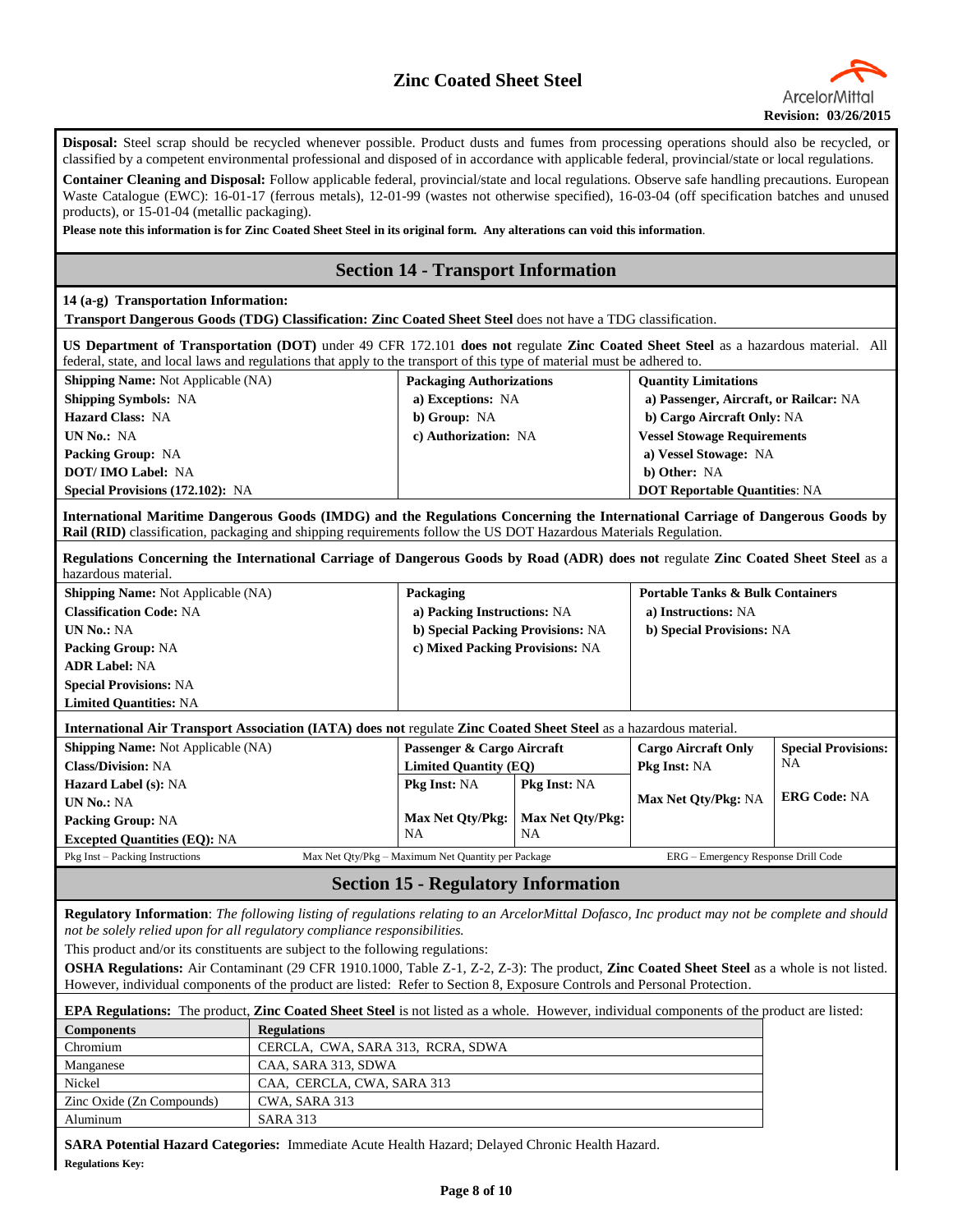

- CAA Clean Air Act (42 USC Sec. 7412; 40 CFR Part 61 [As of: 8/18/06])
- CERCLA Comprehensive Environmental Response, Compensation and Liability Act (42 USC Secs. 9601(14), 9603(a); 40 CFR Sec. 302.4, Table 302.4, Table 302.4 and App. A)
- CWA Clean Water Act (33 USC Secs. 1311; 1314(b), (c), (e), (g); 136(b), (c); 137(b), (c) [as of 8/2/06])
- RCRA Resource Conservation Recovery Act (42 USC Sec. 6921; 40 CFR Part 261 App VIII)
- SARA Superfund Amendments and Reauthorization Act of 1986 Title III Section 302 Extremely Hazardous Substances (42 USC Secs. 11023, 13106; 40 CFR sec. 372.65) and Section 313 Toxic Chemicals (42 USC secs. 11023, 13106; 40 CFR Sec. 372.65 [as of 6/30/05])
- TSCA Toxic Substance Control Act (15 U.S.C. s/s 2601 et seq. [1976])
- SDWA Safe Drinking Water Act (42 U.S.C. s/s 300f et seq. [1974])

## **Section 15 - Regulatory Information (continued)**

**Section 313 Supplier Notification:** The product, **Zinc Coated Sheet Steel** contains the following toxic chemicals subject to the reporting requirements of section 313 of the Emergency Planning and Community Right-to-Know Act and 40 CFR part 372:

| $CAS \#$  | <b>Chemical Name</b> | <b>Percent by Weight</b> |
|-----------|----------------------|--------------------------|
| 7440-47-3 | Chromium             | $1.15 \text{ max}$       |
| 7439-96-5 | Manganese            | $2.5 \text{ max}$        |
| 7440-02-0 | Nickel               | $1.8 \text{ max}$        |
| 7440-66-6 | Zinc                 | $20 \text{ max}$         |
| 7429-90-5 | Aluminum             | $8.25 \text{ max}$       |

Pennsylvania Right to Know: Contains regulated material in the following categories:

- Hazardous Substances: Chromium, Manganese Nickel, Aluminum and Zinc
- Environmental Hazards: Chromium, Manganese, Nickel, Aluminum and Zinc
- Special Hazardous Substance: Chromium and Nickel

California Prop. 65: Contains elements known to the State of California to cause cancer or reproductive toxicity. This includes Chromium compounds and Nickel.

New Jersey: Contains regulated material in the following categories:

- Hazardous Substance: Chromium, Manganese, Nickel, Aluminum (dust or fume) and Zinc
- Environmental Hazards: Chromium, Manganese, Nickel and Zinc
- Special Hazardous Substance: Chromium, Manganese and Aluminum (dust or fume)

Minnesota: Chromium, Manganese, Nickel and Zinc

Massachusetts: Chromium, Manganese, Nickel, Aluminum (dust or fume) and Zinc

#### **WHMIS Classification (Canadian):** The product, **Zinc Coated Sheet Steel** is listed as D2A, D2B.

This product has been classified in accordance with the hazard criteria of the Controlled Products Regulations and the SDS contains all the information required by the Controlled Products **Regulations** 

### **Section 16 - Other Information**

#### **Prepared By:** ArcelorMittal Dofasco, Inc.

**Original Issue Date:** 8/26/2002 **Revised Date:** 03/26/2015

#### **Additional Information:**

#### **Hazardous Material Identification System (HMIS) Classification National Fire Protection Association (NFPA)**

| <b>Health Hazard</b>   |  |
|------------------------|--|
| <b>Fire Hazard</b>     |  |
| <b>Physical Hazard</b> |  |

HEALTH= **1**, Denotes possible chronic hazard if airborne dusts or fumes are generated Irritation or minor reversible injury possible.

FIRE= **0**, Materials that will not burn.

PHYSICAL HAZARD= **0**, Materials that are normally stable, even under fire conditions, and will not react with water, polymerize, decompose, condense, or self-react. Non-explosives.

#### **ABBREVIATIONS/ACRONYMS**:

| <b>ACGIH</b>  | American Conference of Governmental Industrial Hygienists                | <b>NIF</b>   | No Information Found                                  |
|---------------|--------------------------------------------------------------------------|--------------|-------------------------------------------------------|
| <b>BEIs</b>   | <b>Biological Exposure Indices</b>                                       | <b>NIOSH</b> | National Institute for Occupational Safety and Health |
| <b>CAS</b>    | <b>Chemical Abstracts Service</b>                                        | <b>NTP</b>   | National Toxicology Program                           |
| <b>CERCLA</b> | Comprehensive Environmental Response, Compensation, and<br>Liability Act | <b>ORC</b>   | <b>Organization Resources Counselors</b>              |
| CLP           | Classification, Labelling and Packaging                                  | <b>OSHA</b>  | Occupational Safety and Health Administration         |
| <b>CFR</b>    | Code of Federal Regulations                                              | <b>PEL</b>   | Permissible Exposure Limit                            |
| <b>CNS</b>    | Central Nervous System                                                   | <b>PNOR</b>  | Particulate Not Otherwise Regulated                   |
| GI, GIT       | Gastro-Intestinal, Gastro-Intestinal Tract                               | <b>PNOC</b>  | Particulate Not Otherwise Classified                  |
|               |                                                                          |              |                                                       |



 $HEALTH = 1$ , Exposure could cause irritation but only minor residual injury even if no treatment is given.

FLAMMABILITY = **0,** Materials that will not burn.

INSTABILITY = **0**, Normally stable, even under fire exposure conditions, and are not reactive with water.

| <b>NIF</b>   | No Information Found                                  |  |  |
|--------------|-------------------------------------------------------|--|--|
| <b>NIOSH</b> | National Institute for Occupational Safety and Health |  |  |
| <b>NTP</b>   | National Toxicology Program                           |  |  |
| <b>ORC</b>   | <b>Organization Resources Counselors</b>              |  |  |
| <b>OSHA</b>  | Occupational Safety and Health Administration         |  |  |
| PEL.         | Permissible Exposure Limit                            |  |  |
| <b>PNOR</b>  | Particulate Not Otherwise Regulated                   |  |  |
| <b>PNOC</b>  | Particulate Not Otherwise Classified                  |  |  |
|              |                                                       |  |  |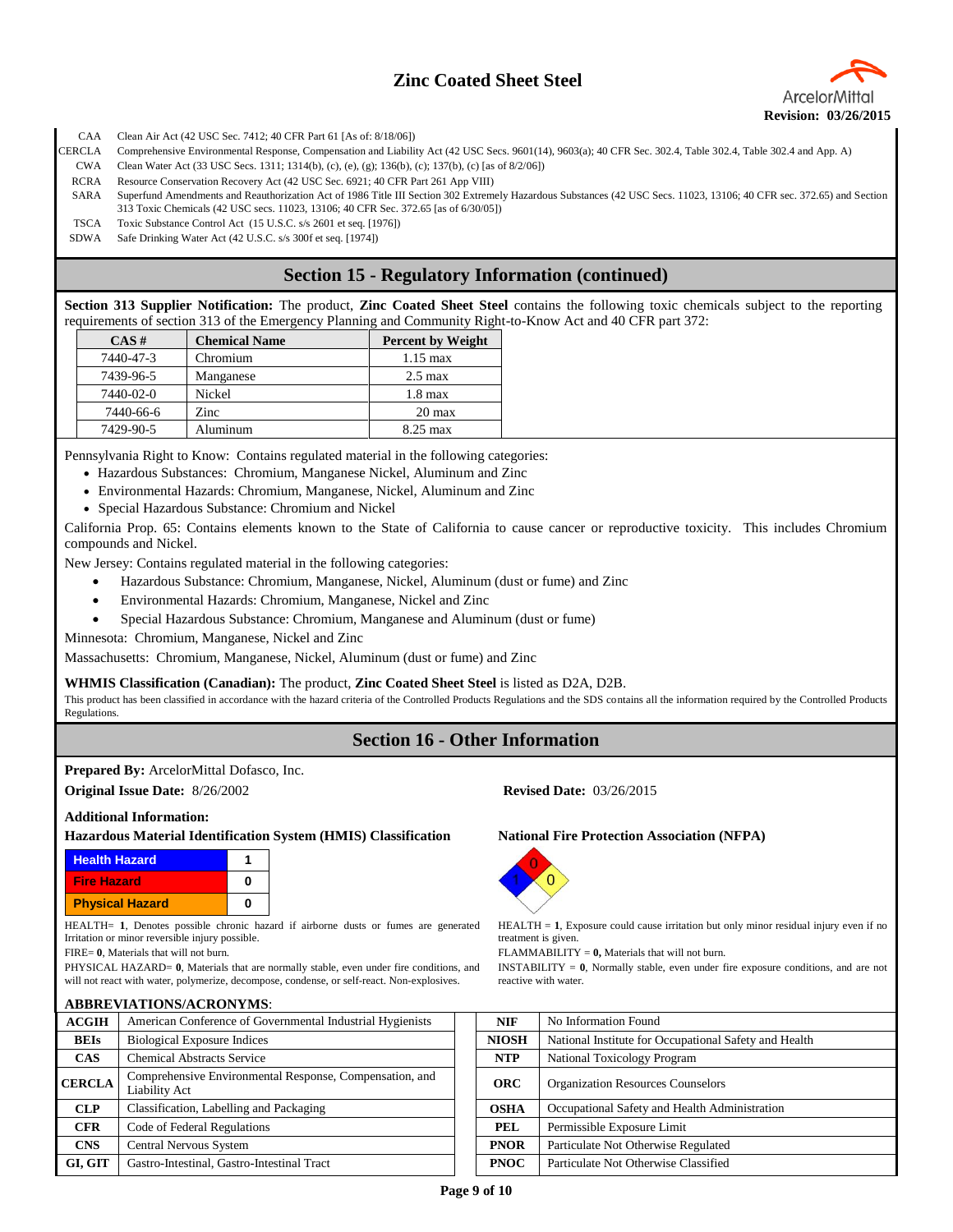

| <b>HMIS</b>                                       | Hazardous Materials Identification System    | <b>PPE</b>   | Personal Protective Equipment                                                                |  |
|---------------------------------------------------|----------------------------------------------|--------------|----------------------------------------------------------------------------------------------|--|
| <b>IARC</b>                                       | International Agency for Research on Cancer  | ppm          | parts per million                                                                            |  |
| LC50                                              | Median Lethal Concentration                  | <b>RCRA</b>  | Resource Conservation and Recovery Act                                                       |  |
| LD50                                              | Median Lethal Dose                           | <b>REACH</b> | Regulation on Registration, Evaluation, Authorization and<br><b>Restriction of Chemicals</b> |  |
| $LD_{L0}$                                         | Lowest Dose to have killed animals or humans | <b>RTECS</b> | Registry of Toxic Effects of Chemical Substances                                             |  |
| <b>LEL</b>                                        | Lower Explosive Limit                        | <b>SARA</b>  | Superfund Amendment and Reauthorization Act                                                  |  |
| <b>Section 16 - Other Information (continued)</b> |                                              |              |                                                                                              |  |

| <b>ABBREVIATIONS/ACRONYMS (continued):</b> |                                                |  |             |                                    |
|--------------------------------------------|------------------------------------------------|--|-------------|------------------------------------|
| <b>LOEL</b>                                | Lowest Observed Effect Level                   |  | <b>SCBA</b> | Self-contained Breathing Apparatus |
| <b>LOAEC</b>                               | Lowest Observable Adverse Effect Concentration |  | <b>SDS</b>  | <b>Safety Data Sheet</b>           |
| $\mu$ g/m <sup>3</sup>                     | microgram per cubic meter of air               |  | <b>STEL</b> | Short-term Exposure Limit          |
| mg/m <sup>3</sup>                          | milligram per cubic meter of air               |  | TLV         | Threshold Limit Value              |
| mppcf                                      | million particles per cubic foot               |  | <b>TWA</b>  | Time-weighted Average              |
| <b>MSHA</b>                                | Mine Safety and Health Administration          |  | <b>UEL</b>  | <b>Upper Explosive Limit</b>       |
| <b>NFPA</b>                                | National Fire Protection Association           |  |             |                                    |

**Disclaimer:** The information contained in this Safety Data Sheet is taken from sources and/or based upon data believed to be reliable as of the date of issue. Neither the above-named supplier nor any of its subsidiaries assumes any liability whatsoever in connection with the information contained herein. NO WARRANTIES ARE MADE, WHETHER EXPRESS OR IMPLIED, INCLUDING WITH RESPECT TO THE COMPLETENESS, ACCURACY OR SUFFICIENCY OF THE FOREGOING, OR ANY IMPLIED WARRANTY OF MERCHANTABILITY, FITNESS FOR A PARTICULAR PURPOSE, OR ANY IMPLIED WARRANTIES OTHERWISE ARISING FROM COURSE OF DEALING OR TRADE. The user is responsible for determining whether the product is fit for a particular purpose and suitable for user's method of use or application.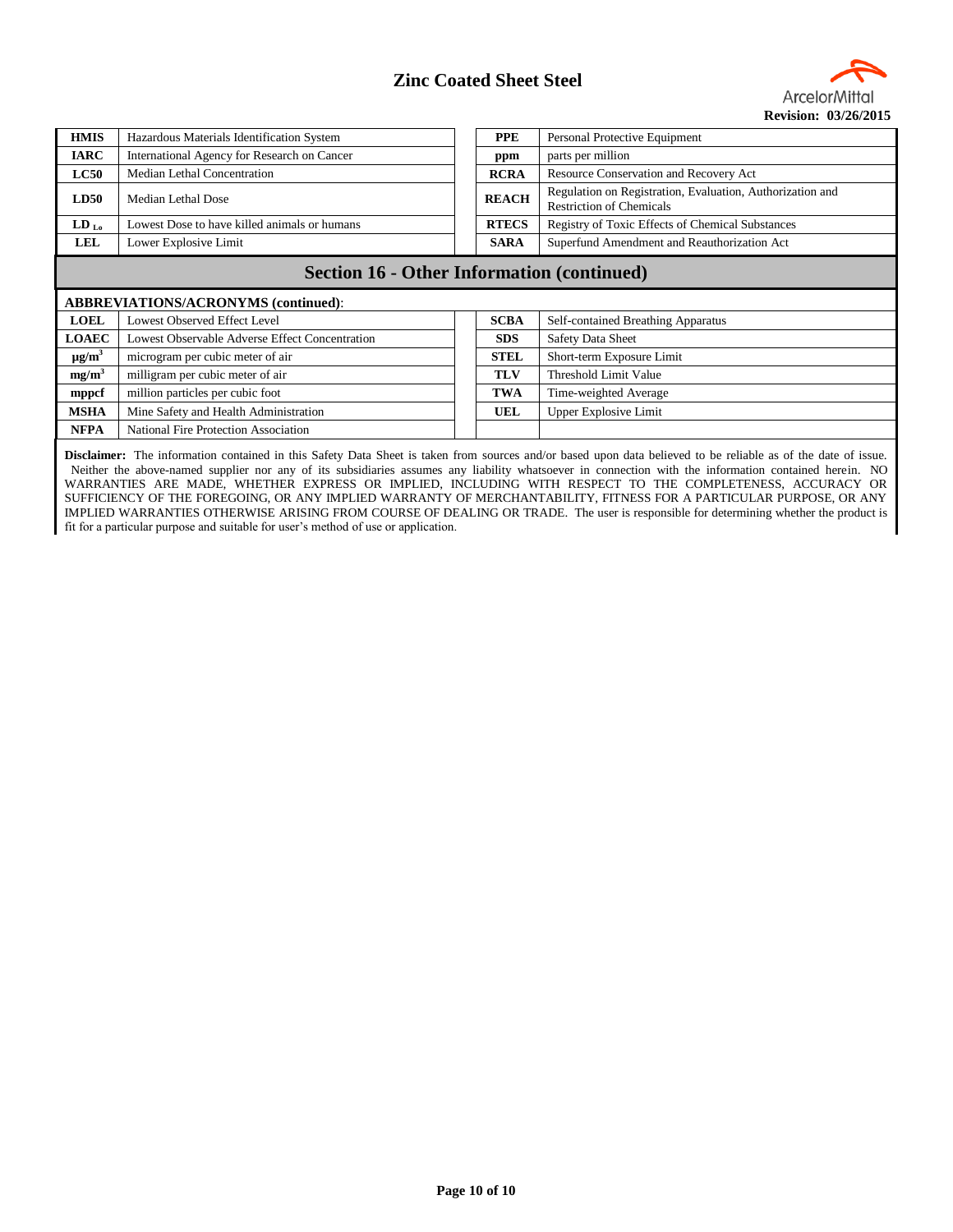